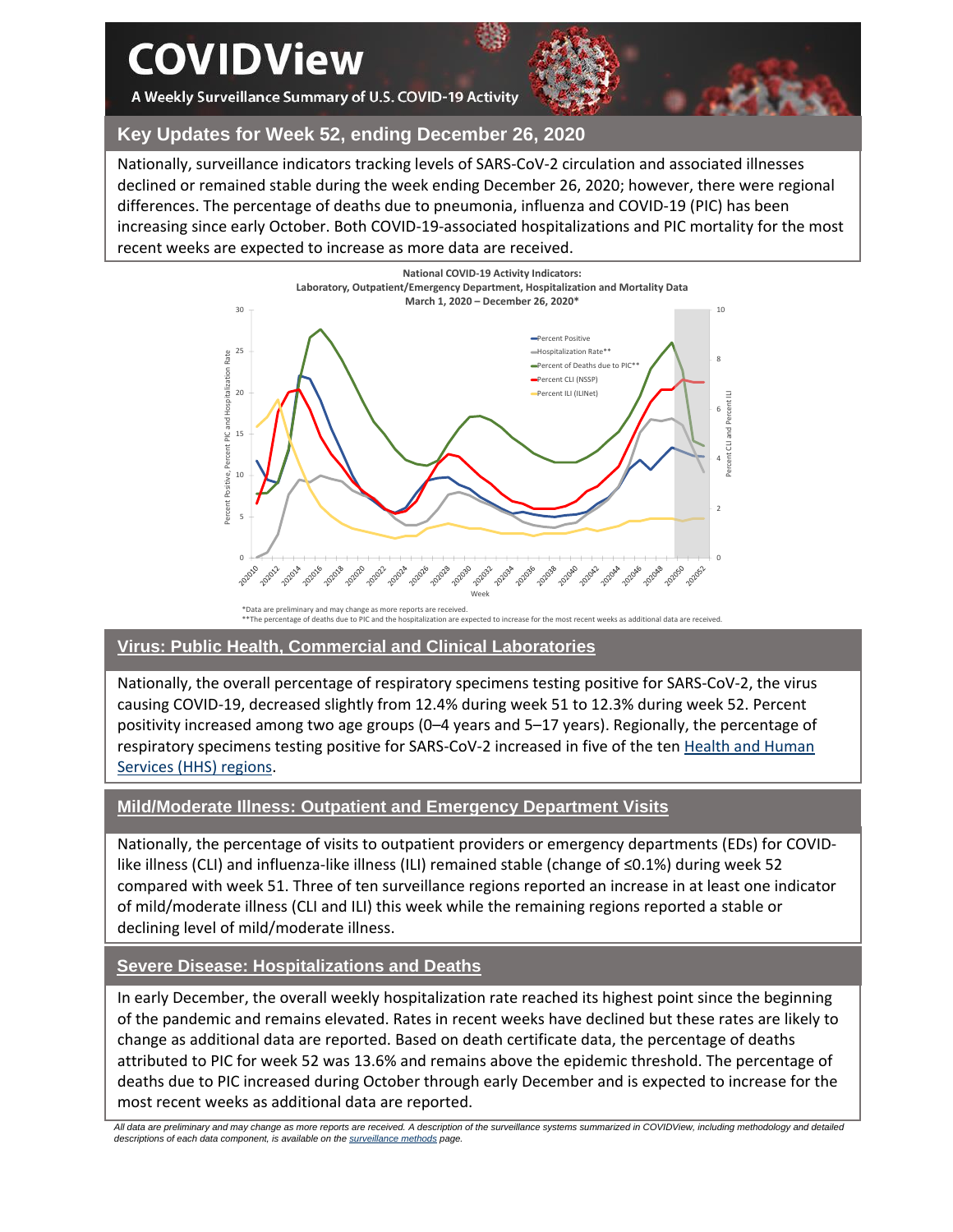## **Key Points**

- o Nationally, surveillance indicators tracking levels of SARS-CoV-2 circulation and associated illnesses declined or remained stable during week 52 compared with week 51; however, there were regional differences.
	- o Five regions (Regions 2 [New Jersey/New York/Puerto Rico], 3 [Mid-Atlantic], 4 [Southeast], 6 [South Central] and 7 [Central]) reported an increase in percentage of specimens testing positive for SARS-CoV-2 during week 52 compared with week 51.
	- o Three regions (Regions 2 [New Jersey/New York/Puerto Rico], 4 [Southeast] and 6 [South Central]) reported an increase in at least one indicator of mild/moderate respiratory illness during week 52 compared with week 51. These three regions and Region 9 [South/West Central] have also reported an increasing trend in the percentage of visits for CLI and/or ILI since October. The remaining six regions have reported a stable or declining trend in the percentage of visits for CLI and ILI.
- o The overall cumulative COVID-19-associated hospitalization rate through the week ending December 26, 2020, was 326.7 hospitalizations per 100,000 population.
	- $\circ$  The overall weekly hospitalization rate reached its highest point at 16.9 per 100,000 during the week ending December 5, 2020 (Week 49) and remains elevated. Rates in recent weeks have declined but these rates are likely to change as additional data are reported.
	- $\circ$  The cumulative age-adjusted hospitalization rate for both Hispanic or Latino persons and non-Hispanic American Indian or Alaska Native persons was 3.5 times that of non-Hispanic White persons, and the rate for non-Hispanic Black persons was approximately 3.1 times that of non-Hispanic White persons.
- $\circ$  The percentage of deaths due to PIC has been increasing since the beginning of October and has exceeded the percentage of deaths due to PIC observed during the summer peak.
	- $\circ$  Data for the most recent three weeks currently show a decline, but that is likely to change as additional death certificates are processed. Due to the large number of deaths reported in recent weeks and the holidays, the change in recent weeks may be larger than usual.
- $\circ$  Estimates from previous weeks are subject to change as data are updated with the most complete data available.

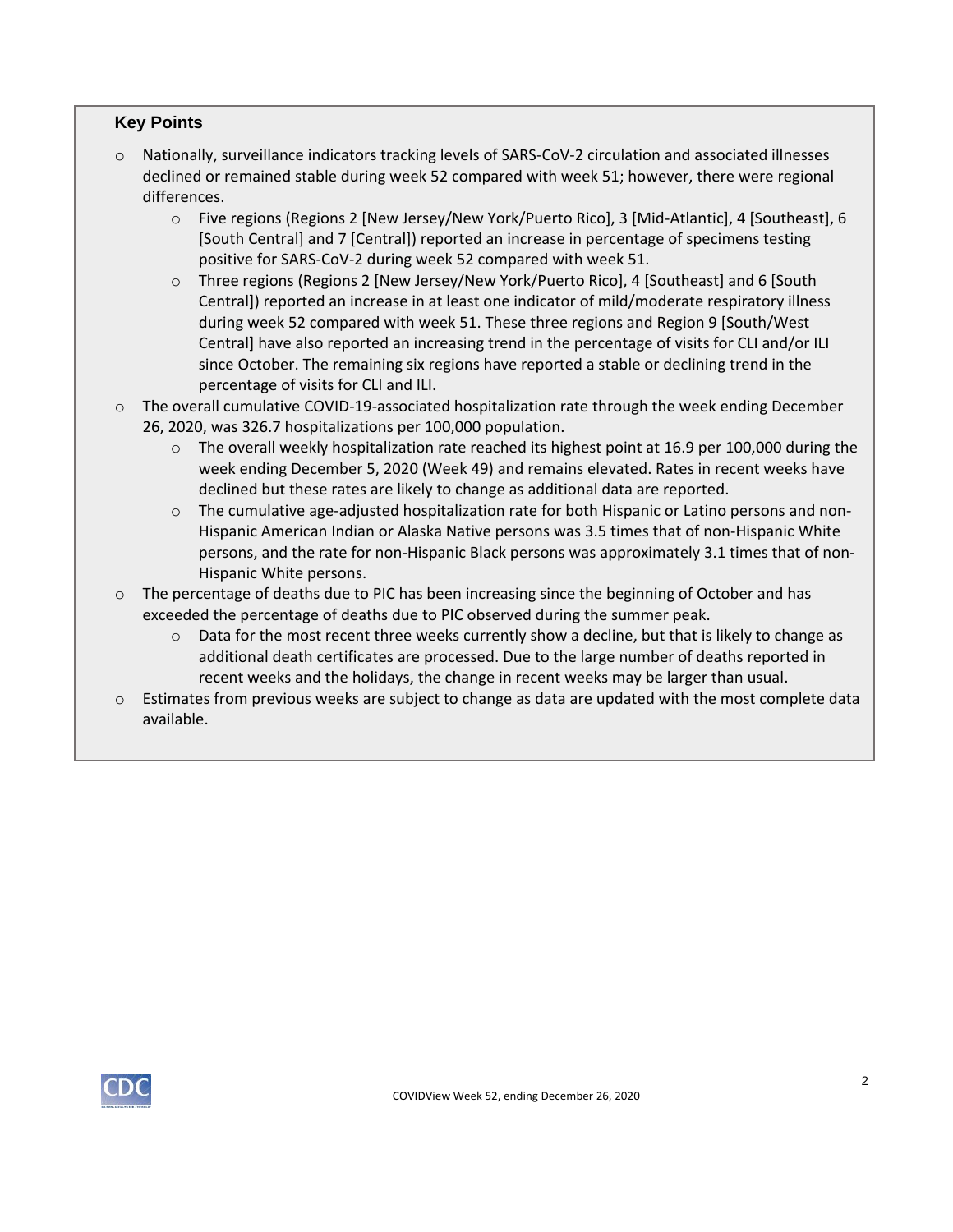#### **U.S. Virologic Surveillance**

Based on data reported to CDC by public health laboratories and a subset of clinical and commercial laboratories in the United States, 97,827,956 specimens were tested for SARS-CoV-2 using a molecular assay since March 1, 2020. The percentage of specimens testing positive for SARS-CoV-2 each week, based on week of specimen collection, are summarized below.

Nationally, during week 52, of 2,133,153 specimens tested for SARS-CoV-2 for diagnostic purposes, 263,316 (12.3%) were positive. This is a decrease compared with week 51, during which 12.4% of specimens tested were positive. The percentage of specimens testing positive increased among persons 0–4 years and 5–17 years but decreased among all other age groups (18-49 years, 50-64 years, and 65+ years).



\*Note: Different laboratory types came on board with testing during different weeks. This graph includes public health laboratory data beginning in week 10, clinical laboratory data beginning in week 11, and commercial laboratory data beginning in week 14.

The percentage of specimens testing positive for SARS-CoV-2 increased in five regions (Region 2 [New Jersey/New York/Puerto Rico], Region 3 [Mid-Atlantic], Region 4 [Southeast], Region 6 [South Central] and Region 7 [Central]) during week 52 compared with week 51. The remaining five regions reported a decrease in the percentage of specimens testing positive.

#### **Additional virologic surveillance information:** [Surveillance Methods](https://www.cdc.gov/coronavirus/2019-ncov/covid-data/covidview/purpose-methods.html#virologic)

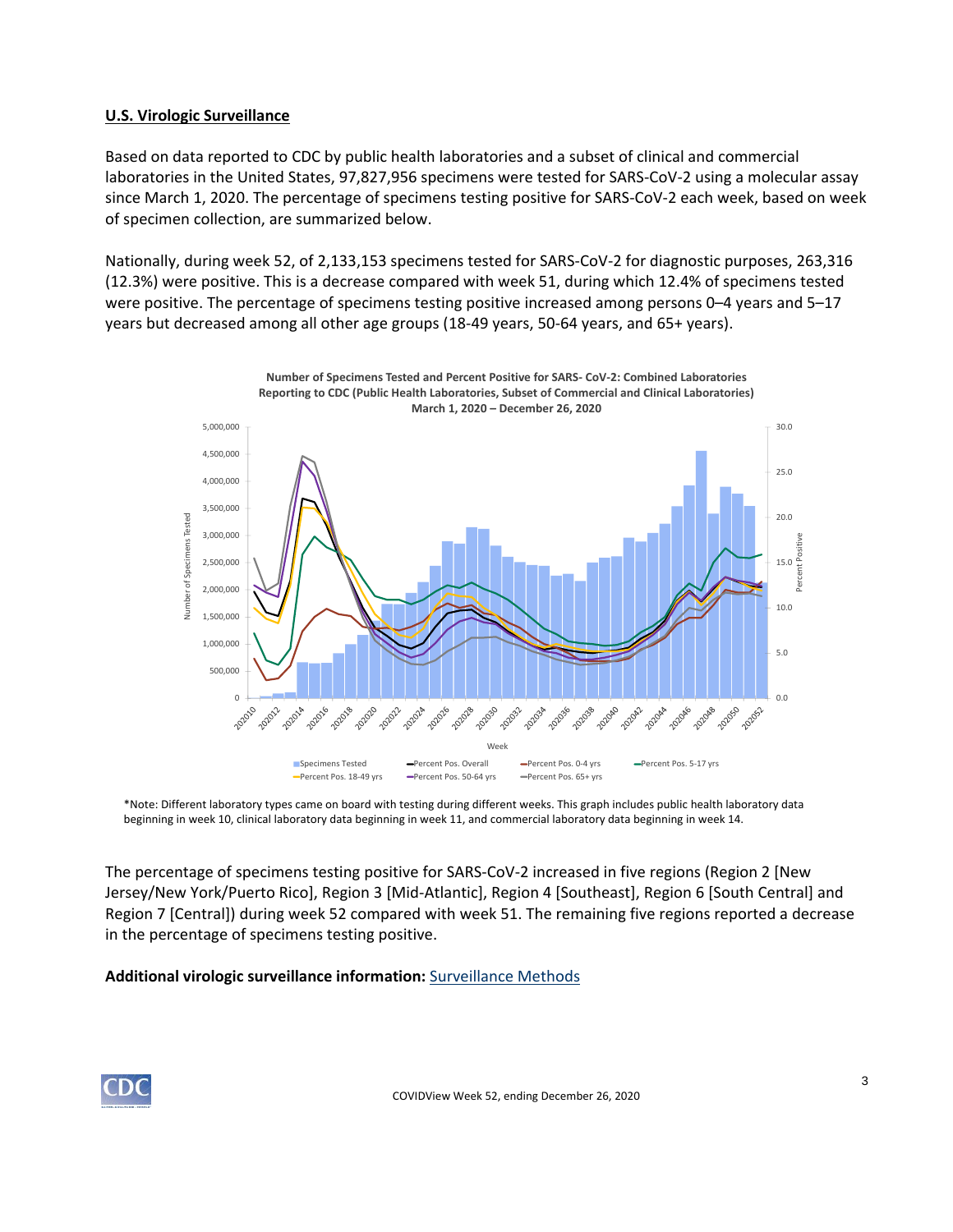#### **Outpatient/Emergency Department Illness**

Two syndromic surveillance systems, the U.S. Outpatient Influenza-like Illness Surveillance Network (ILINet) and the National Syndromic Surveillance Project (NSSP), are being used to monitor trends in outpatient and emergency department (ED) visits that may be associated with COVID-19 illness. Each system monitors activity in a slightly different set of providers/facilities and uses a slightly different set of symptoms that may be associated with SARS-CoV-2 virus infection. ILINet provides information about visits to outpatient providers or emergency departments for influenza-like illness (ILI; fever plus cough and/or sore throat) and NSSP provides information about visits to EDs for ILI and COVID-like illness (CLI; fever plus cough and/or shortness of breath or difficulty breathing). Some EDs contribute ILI data to both ILINet and NSSP. Both systems are currently being affected by changes in health care seeking behavior, including increased use of telemedicine and increased social distancing. These changes affect the numbers of people seeking care in the outpatient and ED settings and their reasons for doing so. Syndromic data, including CLI and ILI, should be interpreted with caution and should be evaluated in combination with other sources of surveillance data, especially laboratory testing results, to obtain a complete and accurate picture of respiratory illness.

Nationally, the overall percentages of visits to outpatient providers or EDs for ILI and CLI remained stable (change of ≤0.1%) during week 52 compared with week 51. During week 52, the percentages of ED visits captured in NSSP for CLI and ILI were 7.1% and 1.3%, respectively. In ILINet, 1.6% of visits reported during week 52 were for ILI, also remaining stable (change of ≤0.1%) compared with week 51 and below the national [baseline](https://www.cdc.gov/coronavirus/2019-ncov/covid-data/covidview/purpose-methods.html#outpatient) (2.4% for October 2019 through September 2020; 2.6% since October 2020) for the 37<sup>th</sup> consecutive week. This level of ILI is lower than is typical for ILINet during this time of year.



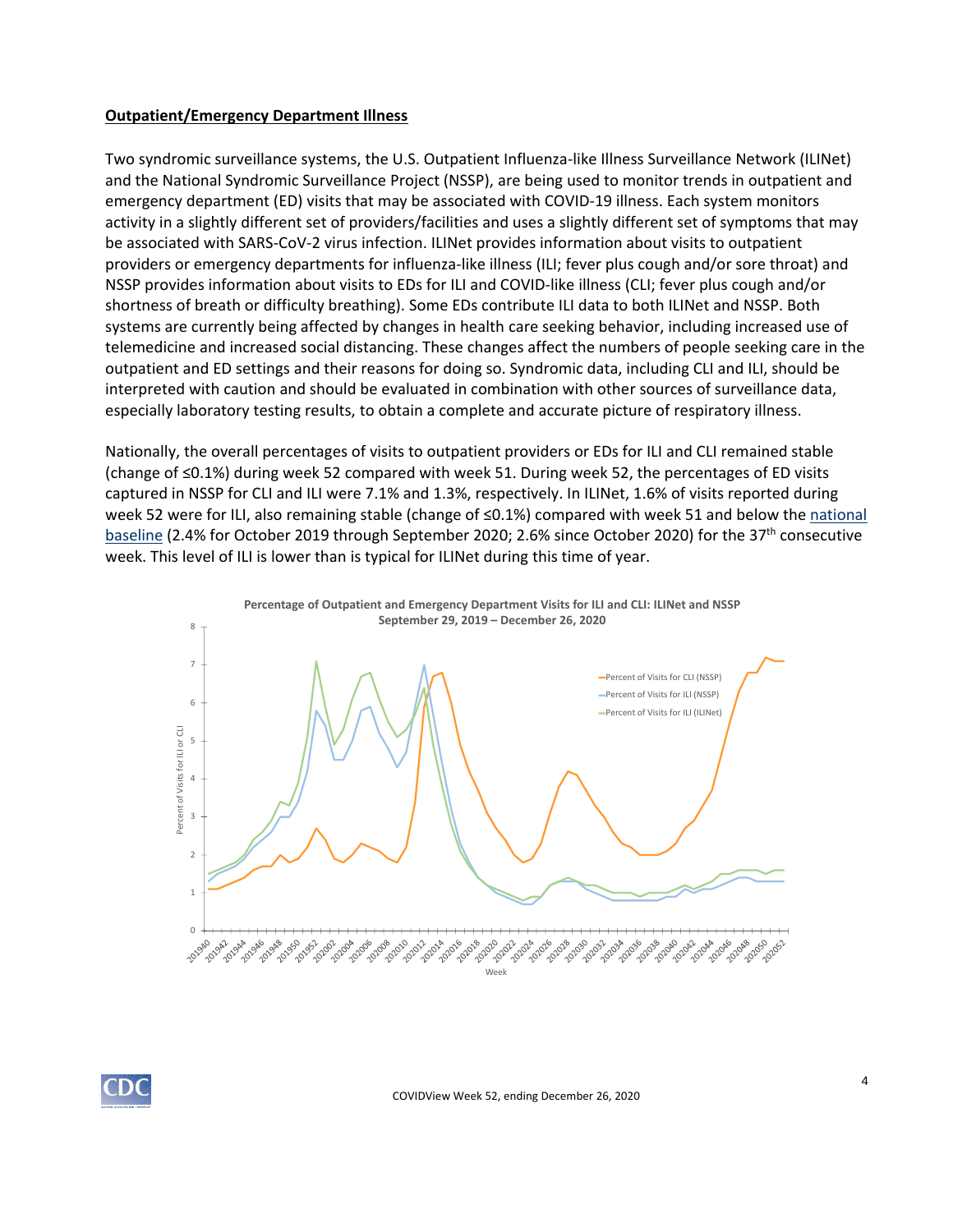The percentages of visits for ILI reported in ILINet in week 52 remained stable (change of ≤0.1%) compared with week 51 for all age groups (0–4 years, 5–24 years, 25–49 years, 50–64 years, 65 years and older). During the past four weeks, the percentage of visits for ILI decreased slightly among those 5–24 years and increased slightly among those 65 years and older.



On a [regional level,](https://www.hhs.gov/about/agencies/iea/regional-offices/index.html) three regions (Region 2 [New Jersey/New York/Puerto Rico], Region 4 [Southeast], Region 6 [South Central]) reported an increase in at least one indicator of mild to moderate illness (CLI and/or ILI) during week 52 compared with week 51; the remaining seven regions reported a stable (change of ≤0.1%) or decreasing level of mild to moderate illness. The percentage of visits for ILI to ILINet providers remained belo[w the region-specific baseline](https://www.cdc.gov/coronavirus/2019-ncov/covid-data/covidview/purpose-methods.html#outpatient) in all regions.

#### **ILI Activity Levels**

Data collected in ILINet are used to produce a measure of [ILI activity](https://www.cdc.gov/coronavirus/2019-ncov/covid-data/covidview/purpose-methods.html#outpatient) for all 50 states, Puerto Rico, the U.S. Virgin Islands, the District of Columbia, New York City and for each core-based statistical area (CBSA) where at least one provider is located. The mean reported percentage of visits due to ILI for the current week is compared with the mean reported during non-influenza weeks, and the activity levels correspond to the number of standard deviations below, at, or above the mean.

The number of jurisdictions at each activity level during week 52 and the previous week are summarized in the table below.

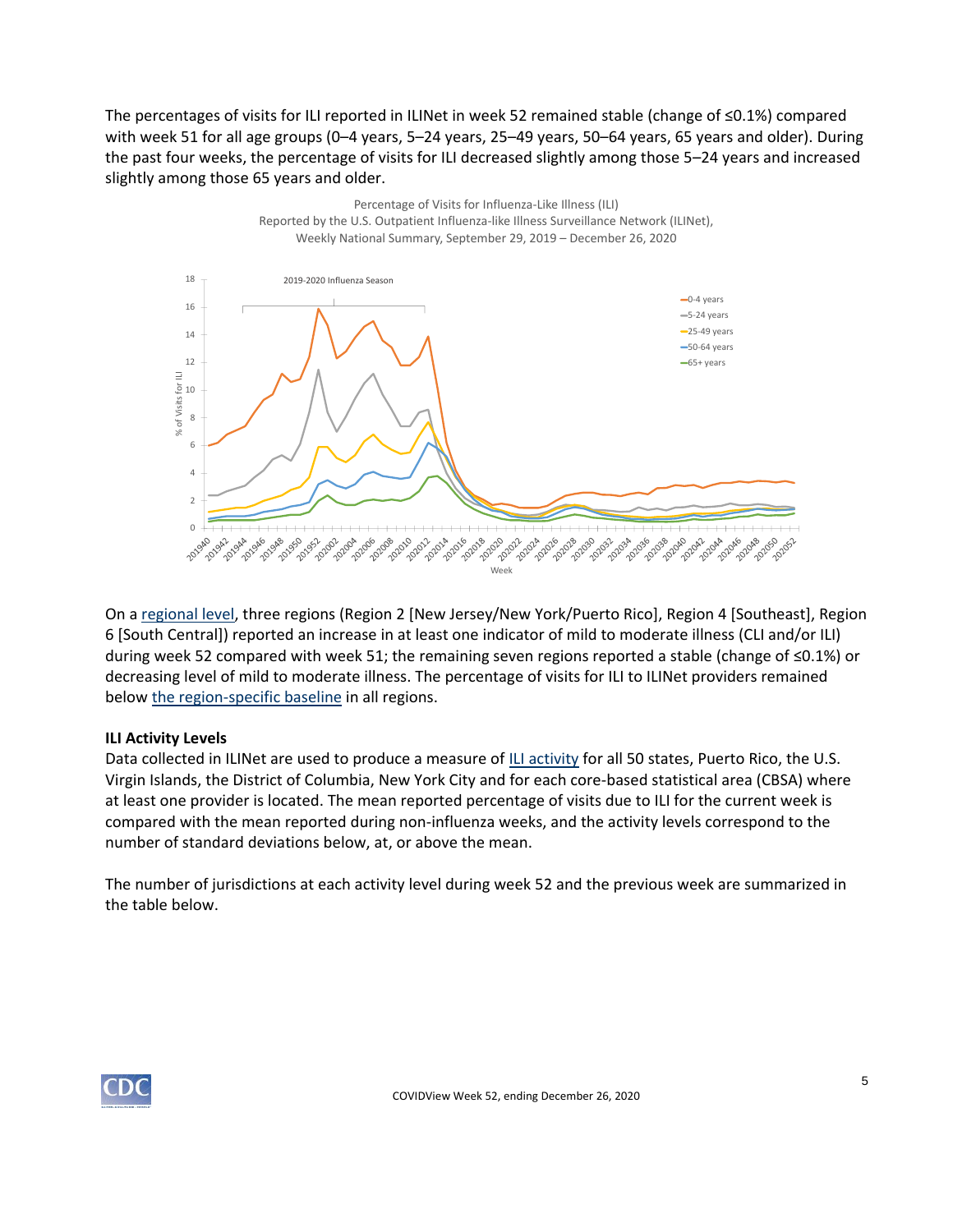| <b>Activity Level</b>    | <b>Number of Jurisdictions</b>            |                                           | <b>Number of CBSAs</b>                    |                                           |  |
|--------------------------|-------------------------------------------|-------------------------------------------|-------------------------------------------|-------------------------------------------|--|
|                          | Week 52<br>(Week ending<br>Dec. 26, 2020) | Week 51<br>(Week ending<br>Dec. 19, 2020) | Week 52<br>(Week ending<br>Dec. 26, 2020) | Week 51<br>(Week ending<br>Dec. 19, 2020) |  |
| <b>Very High</b>         |                                           |                                           |                                           |                                           |  |
| High                     |                                           |                                           |                                           |                                           |  |
| <b>Moderate</b>          |                                           |                                           | 9                                         | 8                                         |  |
| Low                      |                                           |                                           | 49                                        | 50                                        |  |
| <b>Minimal</b>           | 49                                        | 54                                        | 531                                       | 554                                       |  |
| <b>Insufficient Data</b> |                                           |                                           | 337                                       | 311                                       |  |



\*Note: Data collected in ILINet may disproportionally represent certain populations within a state and may not accurately depict the full picture of respiratory disease activity for the whole state. Differences in the data presented here by CDC and independently by some state health departments likely represent differing levels of data completeness with data presented by the state likely being the more complete.

## **Additional information about medically attended outpatient and emergency department visits for ILI and CLI:** [Surveillance Methods](https://www.cdc.gov/coronavirus/2019-ncov/covid-data/covidview/purpose-methods.html#outpatient)

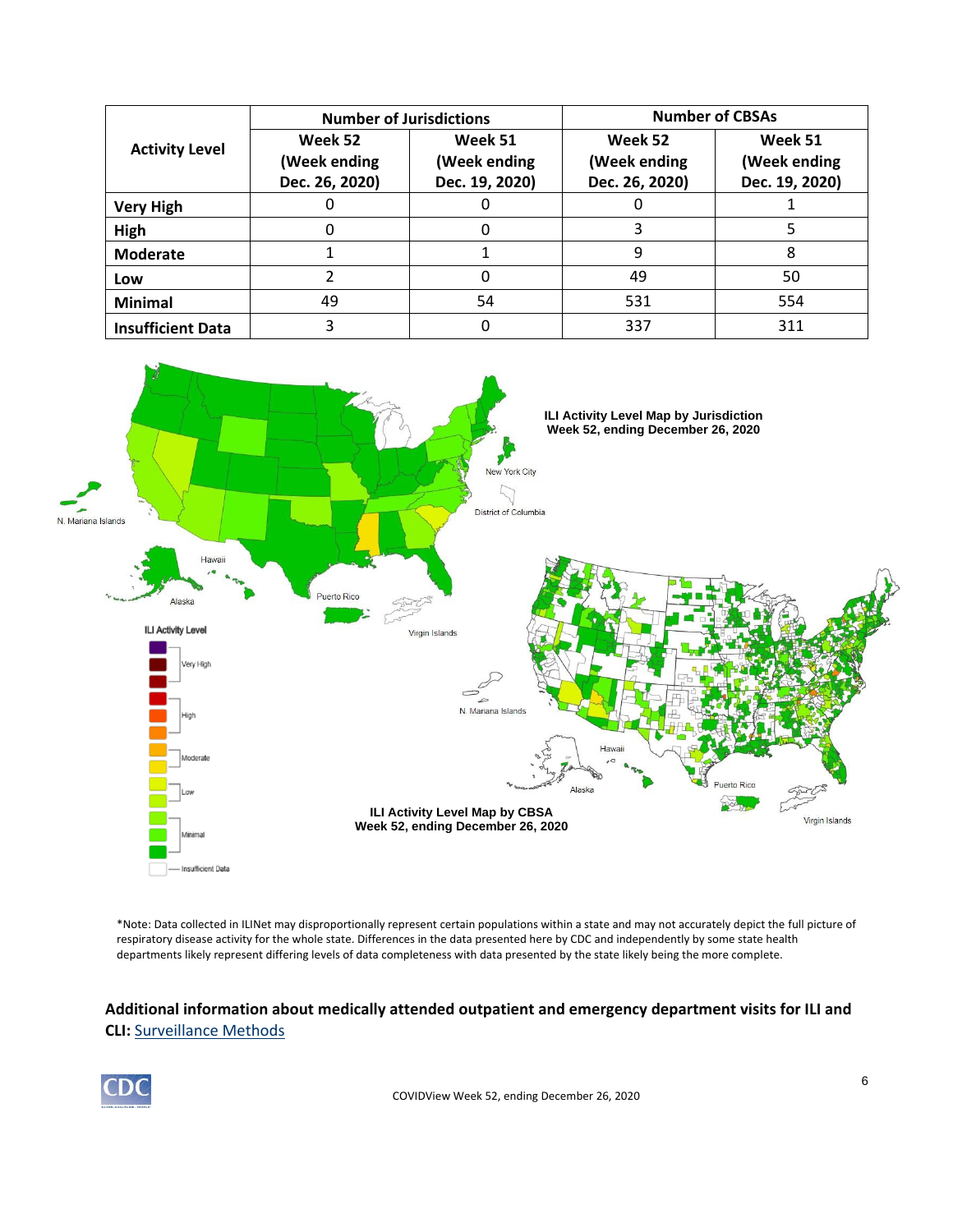### **Hospitalizations**

The COVID-19-Associated Hospitalization Surveillance Network (COVID-NET) conducts population-based surveillance for laboratory-confirmed COVID-19-associated hospitalizations in select counties participating in the Emerging Infections Program (EIP) and the Influenza Hospitalization Surveillance Project (IHSP).

A total of 106,532 laboratory-confirmed COVID-19-associated hospitalizations were reported by sites between March 1, 2020 and December 26, 2020. The overall cumulative hospitalization rate was 326.7 per 100,000 population. The overall weekly hospitalization rate reached its highest point at 16.9 per 100,000 during the week ending December 5, 2020 (Week 49) and remains elevated. Rates in recent weeks have declined but these rates are likely to change as additional data are reported for those weeks.



# Weekly COVID-19-associated hospitalization rates by age group  $-$  COVID-NET, March 1–December 26, 2020<sup>1</sup>

<sup>1</sup>[Additional hospitalization rate data](https://gis.cdc.gov/grasp/COVIDNet/COVID19_3.html) by age group are available.

Among the 106,532 laboratory-confirmed COVID-19-associated hospitalizations, 103,104 (96.8%) had information on race and ethnicity, while collection of race and ethnicity was still pending for 3,428 (3.2%) cases. When examining overall cumulative age-adjusted rates by race and ethnicity, the rate for Hispanic or Latino persons and non-Hispanic American Indian or Alaska Native persons was 3.5 times that of non-Hispanic White persons, and the rate for non-Hispanic Black persons was approximately 3.1 times that of non-Hispanic White persons.

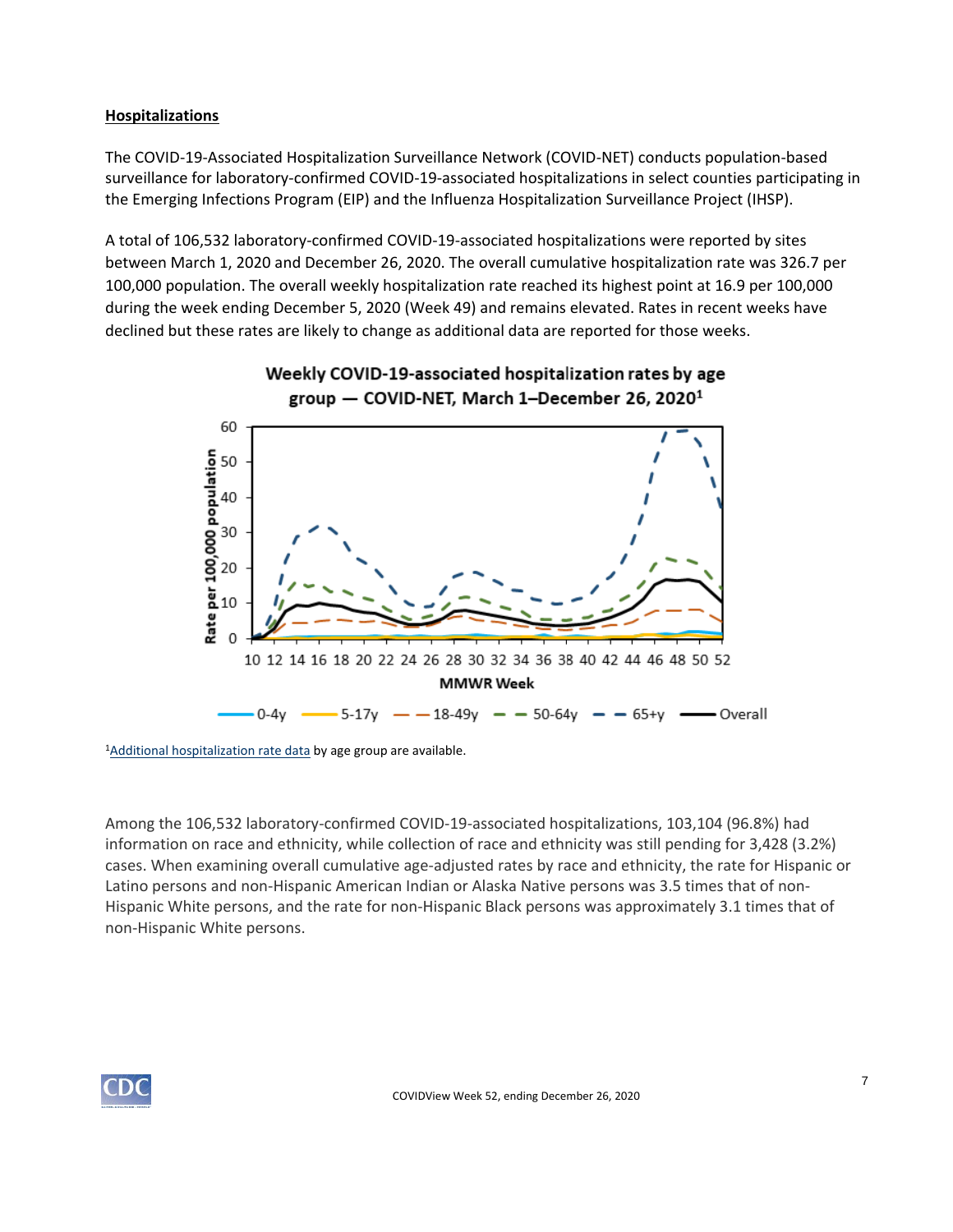

When examining age-stratified crude hospitalization rates by race and ethnicity, compared with non-Hispanic White persons in the same age group, crude hospitalization rates were 4.7 times higher among Hispanic or Latino persons aged 0–17 years; 6.2 times higher among non-Hispanic American Indian or Alaska Native or Latino persons aged 18–49 years; 4.4 times higher among non-Hispanic American Indian or Alaska Native persons aged 50–64 years; and 2.4 times higher among non-Hispanic Black persons aged ≥ 65 years.

### **Hospitalization rates per 100,000 population by age and race and ethnicity – COVID-NET, March 1, 2020-December 26, 2020**

|                                             | <b>Non-Hispanic American</b><br><b>Indian or Alaska Native</b> |                           | <b>Non-Hispanic</b><br><b>Black</b> |                              | <b>Hispanic or</b><br>Latino |                              | <b>Non-Hispanic Asian or</b><br><b>Pacific Islander</b> |                           | <b>Non-Hispanic</b><br>White |                              |
|---------------------------------------------|----------------------------------------------------------------|---------------------------|-------------------------------------|------------------------------|------------------------------|------------------------------|---------------------------------------------------------|---------------------------|------------------------------|------------------------------|
| <b>Age Category</b>                         | Rate <sup>1</sup>                                              | Rate Ratio <sup>2,3</sup> | Rate <sup>1</sup>                   | Rate<br>Ratio <sup>2,3</sup> | Rate <sup>1</sup>            | Rate<br>Ratio <sup>2,3</sup> | Rate <sup>1</sup>                                       | Rate Ratio <sup>2,3</sup> | Rate <sup>1</sup>            | Rate<br>Ratio <sup>2,3</sup> |
| $0 - 17$ years                              | 29.2                                                           | 3.2                       | 31.5                                | 3.5                          | 42.9                         | 4.7                          | 13.4                                                    | 1.5                       | 9.1                          | 1.0                          |
| 18-49 years                                 | 463.4                                                          | 6.2                       | 304.4                               | 4.1                          | 442.1                        | 5.9                          | 102.3                                                   | 1.4                       | 75.1                         | 1.0                          |
| $50 - 64$ years                             | 1042.2                                                         | 4.4                       | 864.7                               | 3.6                          | 1035.5                       | 4.3                          | 305.4                                                   | 1.3                       | 238.7                        | 1.0                          |
| $65+$ years                                 | 1497.2                                                         | 2.1                       | 1700.2                              | 2.4                          | 1630.5                       | 2.3                          | 652.9                                                   | 0.9                       | 705.0                        | 1.0                          |
| Overall rate <sup>4</sup><br>$1222$ $24+24$ | 636.1                                                          | 3.5                       | 563.7                               | 3.1                          | 644.2                        | 3.5                          | 202.5                                                   | 1.1                       | 183.6                        | 1.0                          |

(age-adjusted)

<sup>1</sup> COVID-19-associated hospitalization rates by race and ethnicity are calculated using COVID-NET hospitalizations with known race and ethnicity for the numerator and [NCHS bridged-race population estimates](https://www.cdc.gov/nchs/nvss/bridged_race.htm) for the denominator.

<sup>2</sup> For each age category, rate ratios are the ratios between crude hospitalization rates within each racial and ethnic group and the crude hospitalization rate among non-Hispanic White persons in the same age category.

<sup>3</sup> The highest rate ratio in each age category is presented in **bold**.

<sup>4</sup> Overall rates are adjusted to account for differences in age distributions within race and ethnicity strata in the COVID-NET catchment area; the age strata used for the adjustment include 0–17, 18–49, 50–64, 65-74, 75-84 and 85+ years.

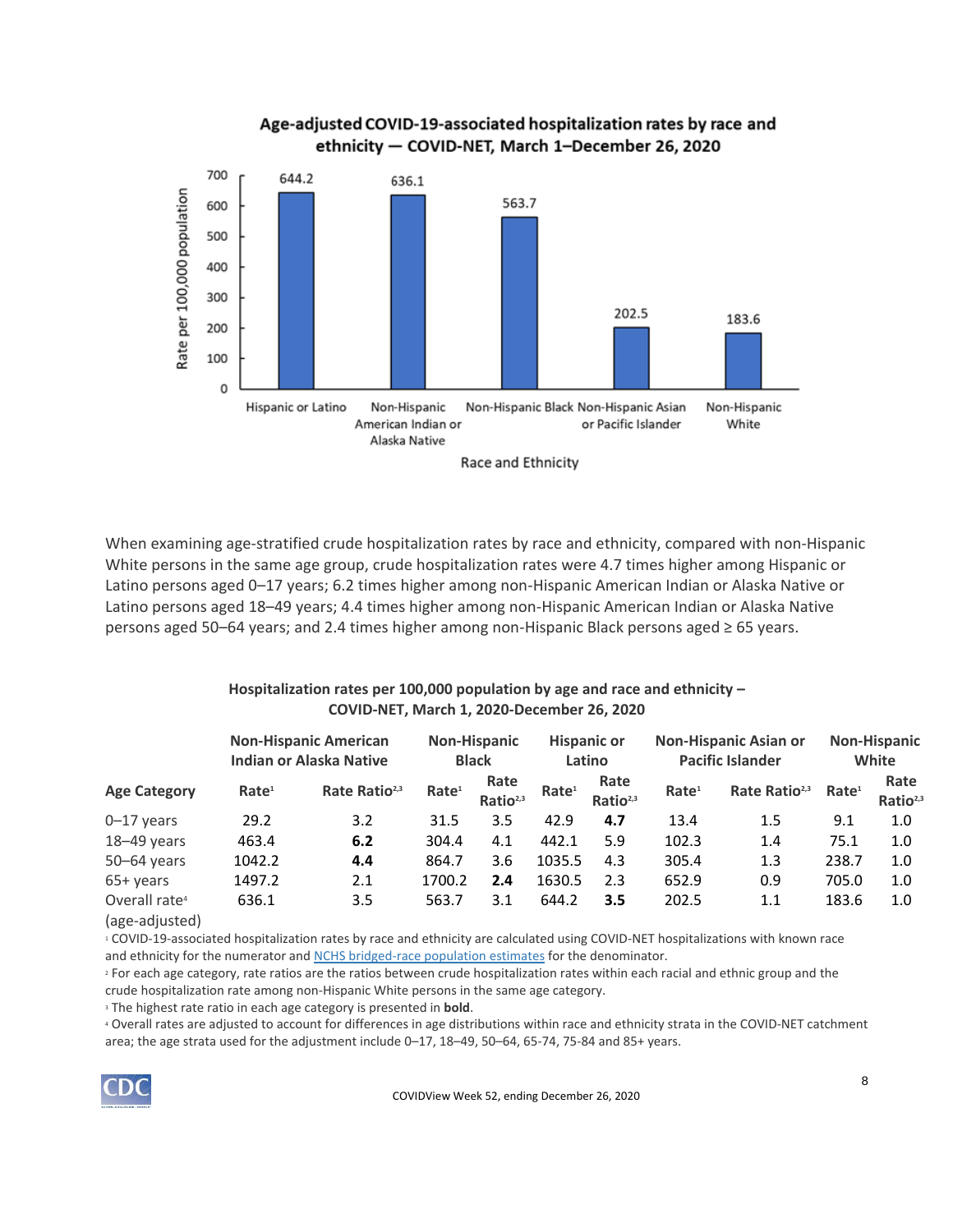Non-Hispanic White persons and non-Hispanic Black persons represented the highest proportions of hospitalizations reported to COVID-NET, followed by Hispanic or Latino, non-Hispanic Asian or Pacific Islander, and non-Hispanic American Indian or Alaska Native persons. However, some racial and ethnic groups are disproportionately represented among hospitalizations compared with the overall population of the catchment area. Prevalence ratios were highest among non-Hispanic American Indian or Alaska Native persons, followed by non-Hispanic Black persons and Hispanic or Latino persons.

#### **Comparison of proportions of COVID-19-associated hospitalizations, by race and ethnicity, COVID–NET, March 1–December 26, 2020**

|                                                          | <b>Non-Hispanic</b><br><b>American Indian</b><br>or Alaska Native | <b>Non-Hispanic</b><br><b>Black</b> | <b>Hispanic or</b><br>Latino | <b>Non-Hispanic</b><br><b>Asian or Pacific</b><br><b>Islander</b> | Non-Hispanic<br>White |
|----------------------------------------------------------|-------------------------------------------------------------------|-------------------------------------|------------------------------|-------------------------------------------------------------------|-----------------------|
| Proportion of COVID-NET<br>hospitalizations <sup>1</sup> | 1.2%                                                              | 27.3%                               | 20.9%                        | 5.2%                                                              | 39.5%                 |
| Proportion of population in<br>COVID-NET catchment area  | 0.7%                                                              | 17.9%                               | 14.1%                        | 8.9%                                                              | 58.5%                 |
| Prevalence ratios <sup>2</sup>                           | 1.7                                                               | 1.5                                 | 1.5                          | 0.6                                                               | 0.7                   |

<sup>1</sup> Persons of multiple races (0.3%) or unknown race and ethnicity (5.6%) are not represented in the table but are included as part of the denominator. <sup>2</sup> Prevalence ratio is calculated as the ratio of the proportion of COVID-NET hospitalizations over the proportion of population in COVID-NET catchment area.

For underlying medical conditions, data were restricted to cases reported during March 1–September 30, 2020, due to delays in reporting. During this time frame, [sampling](https://www.cdc.gov/coronavirus/2019-ncov/covid-data/covidview/purpose-methods.html#hospitalization) was conducted among hospitalized adults; therefore, weighted percentages are reported. No sampling was conducted among hospitalized children. Among 15,401 sampled adults hospitalized during March 1–September 30 with information on underlying medical conditions, 90.0% had at least one reported underlying medical condition. The most reported underlying medical conditions were hypertension (56.3%), obesity (48.2%), metabolic disease (42.0%), and cardiovascular disease (32.7%). Among 808 children hospitalized during March 1–September 30 with information on underlying medical conditions, 51.5% had at least one reported underlying medical condition. The most reported underlying medical conditions were obesity (38.4%), neurologic disease (12.9%), and asthma (10.9%).

[Additional data](https://gis.cdc.gov/grasp/COVIDNet/COVID19_5.html) on demographics, signs and symptoms at admission, underlying medical conditions, interventions, outcomes, and discharge diagnoses, stratified by age, sex, and race and ethnicity, are available.

## **Additional hospitalization surveillance information:**

[Surveillance Methods](https://www.cdc.gov/coronavirus/2019-ncov/covid-data/covidview/purpose-methods.html#hospitalization) | [Additional rate data](https://gis.cdc.gov/grasp/COVIDNet/COVID19_3.html) | [Additional demographic and clinical data](https://gis.cdc.gov/grasp/COVIDNet/COVID19_5.html)

## **Mortality Surveillance**

The National Center for Health Statistics (NCHS) collects death certificate data from vital statistics offices for all deaths occurring in the United States. Based on death certificate data available on December 30, 2020, the percentage of deaths attributed to pneumonia, influenza, or COVID-19 (PIC) for week 52 was 13.6% and, while it declined compared with the percentage during week 51 (14.2%), it remains above the epidemic threshold of 6.8% and is expected to increase as more death certificates are processed. Among the 1,848 PIC